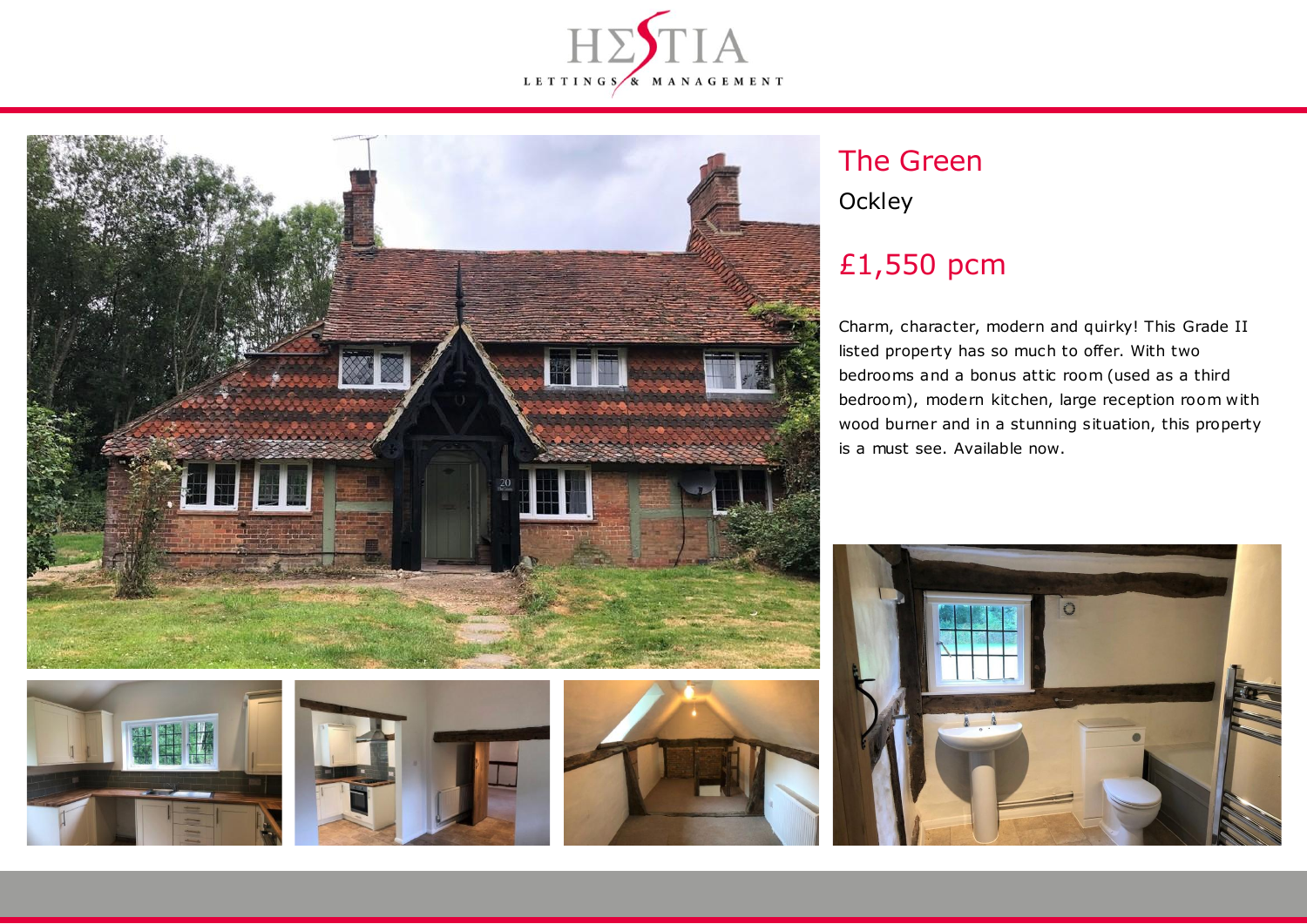## Property Features

 Character Cottage Bonus Attic Room 2 Bedrooms Modern Kitchen Utility Area Inglenook Fireplace Parking Large Garden

Beautiful Setting

- En-suite
- Full Description

#### FULL DESCRIPTION

Charming Grade II, character cottage with two bedrooms and a bonus attic room, situated on the green in the sought after village of Ockley. The side door leads into the modern kitchen with views over the rear garden, leaded light windows, modern range of base and wall units, integrated cooker and ceramic hob and space for dishwasher and freestanding fridge/freezer. Leading on from the kitchen is the front aspect dining area with views to the front garden. From the dining area is the hallway with a utility cupboard, which has space for a washing machine and tumble dryer. The hallway directs you to the dual aspect lounge, which has an inglenook fireplace, housing a wood burning stove, traditional wooden beams and traditional leaded light windows.

The lounge leads to a rear hallway which could be used a small office area and a ground floor bathroom, comprising wc, pedestal wash hand basin and bath with shower mixer over and a shower screen. The rear hallway also leads to stairs directing you to two double bedrooms on the first floor. The bedroom immediately opposite is the master bedroom, which is dual aspect and enjoys views over the rear garden and woodland beyond and also the front garden and views towards the pond. The master bedroom has an en-suite bathroom with wc. pedestal wash hand basin and walk in shower. The second bedroom enjoys views to the rear garden and has traditional wooden beams. A second staircase leads to the attic room. The cottage enjoys gardens to the front, side and rear. There is a woodland beyond the side boundary and woods and fields beyond the boundary to the rear. There is room for parking at the front of the property. The location of the cottage is at the very centre of the village

#### **SERVICES**

Mains Water, Electricity, Drainage and Gas





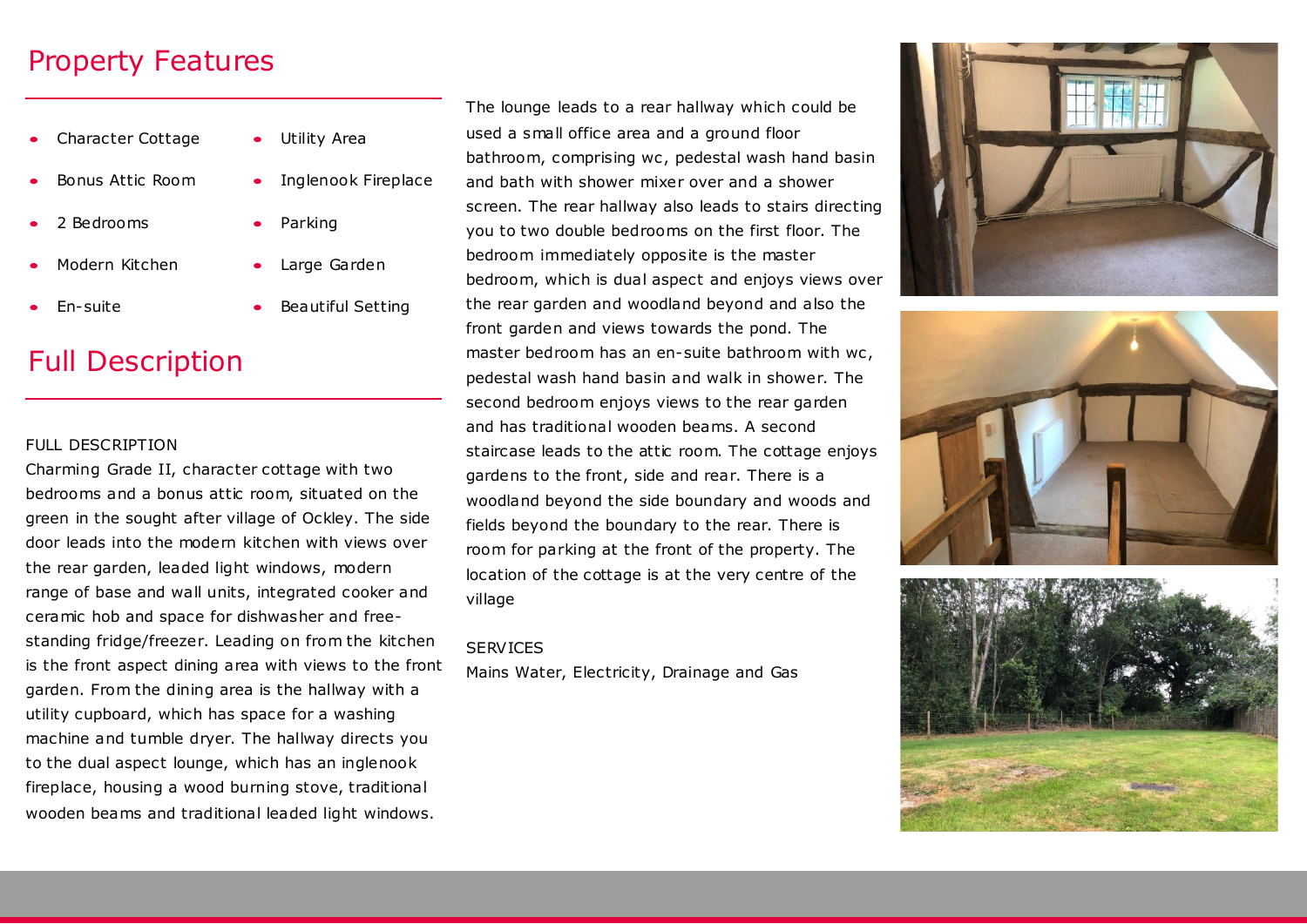









### **Energy Efficiency Rating**